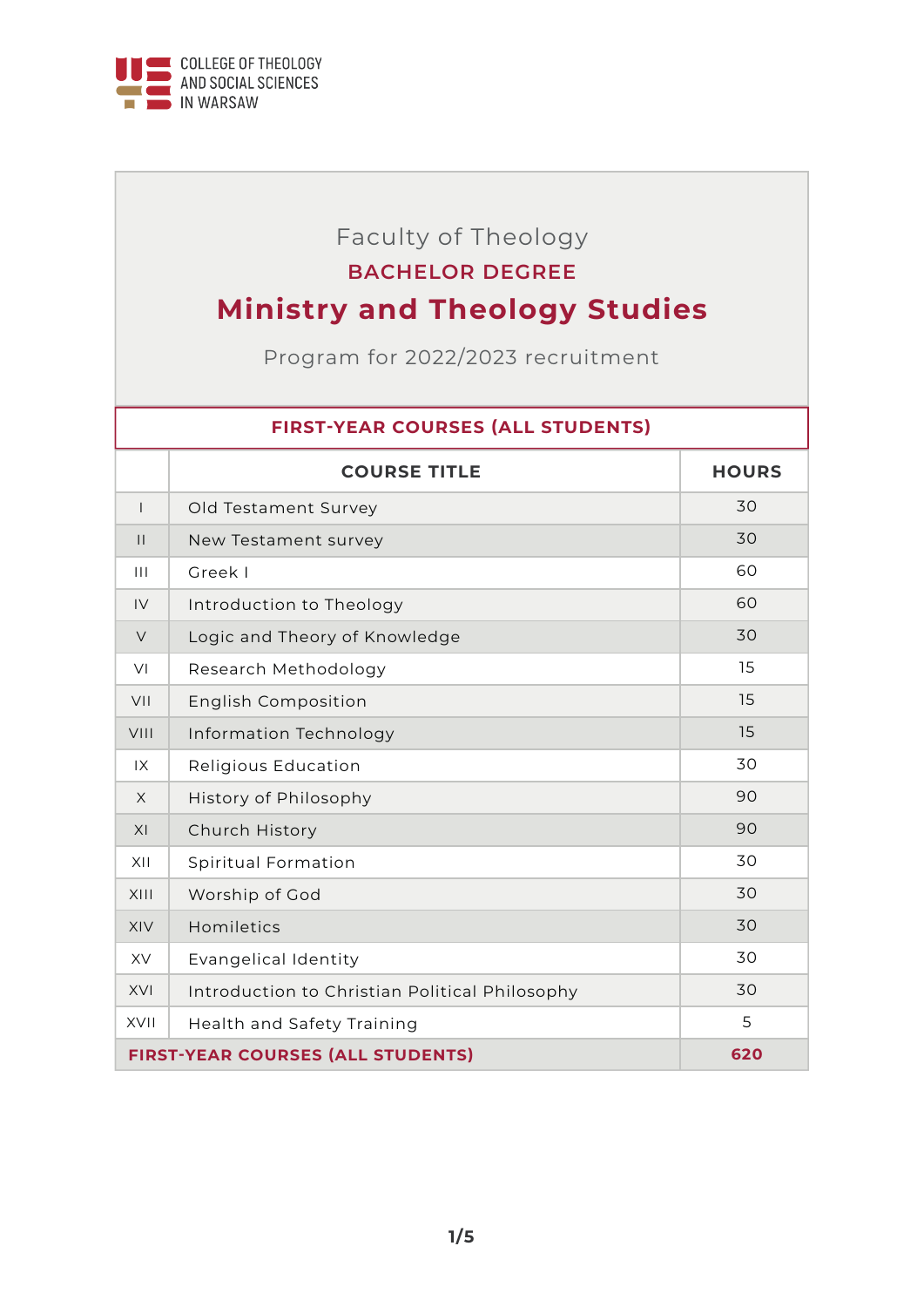

# Faculty of Theology

### **BACHELOR DEGREE**

# **Ministry and Theology Studies**

Program for 2022/2023 recruitment

#### **SECOND-YEAR COURSES (ALL STUDENTS)**

|                                           | <b>COURSE TITLE</b>           | <b>HOURS</b> |
|-------------------------------------------|-------------------------------|--------------|
| $\mathsf{I}$                              | Greek II                      | 60           |
| $\mathbf{H}$                              | Exegesis of the Old Testament | 60           |
| $\mathbf{III}$                            | Exegesis of the New Testament | 60           |
| IV                                        | Theology of the Old Testament | 30           |
| $\vee$                                    | Theology of the New Testament | 30           |
| VI                                        | Christian Doctrine            | 90           |
| VII                                       | <b>Theological Ethics</b>     | 60           |
| VIII                                      | Hermeneutics                  | 30           |
| 1X                                        | <b>Philosophical Ethics</b>   | 30           |
| $\times$                                  | Ecclesiastical Law            | 30           |
| XI                                        | Public Theology               | 30           |
| XII                                       | <b>Ecumenical Dialogue</b>    | 30           |
| XIII                                      | Liturgics                     | 30           |
| <b>XIV</b>                                | Thesis Writing                | 30           |
| <b>SECOND-YEAR COURSES (ALL STUDENTS)</b> |                               | 600          |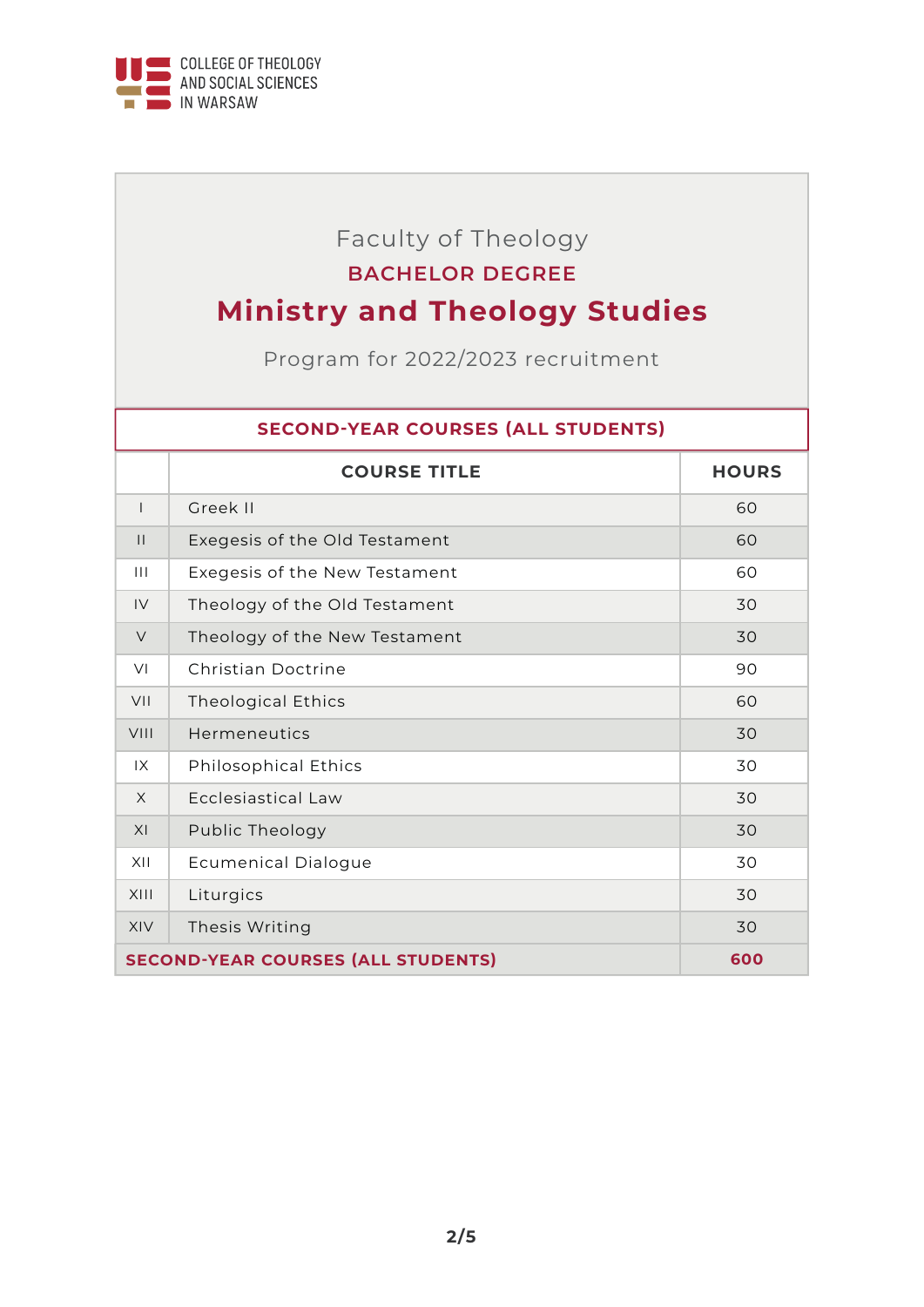

## Faculty of Theology **BACHELOR DEGREE**

# **Ministry and Theology Studies**

Program for 2022/2023 recruitment

#### **SOCIAL SCIENCES COURSES YEAR 1-3 (ALL STUDENTS)**

|                                                        | <b>COURSE TITLE</b>                               | <b>HOURS</b> |
|--------------------------------------------------------|---------------------------------------------------|--------------|
| $\overline{\phantom{a}}$                               | Intercultural and Interpersonal Communications    | 30           |
| $\mathbf{H}$                                           | Public Speaking                                   | 30           |
| $\mathbf{III}$                                         | Social Media Communications                       | 30           |
| IV                                                     | Introduction to Human Resources Management        | 30           |
| $\vee$                                                 | Introduction to Psychology                        | 30           |
| VI                                                     | Crisis and Crisis Intervention                    | 15           |
| VII                                                    | Leadership                                        | 30           |
| <b>VIII</b>                                            | Basic Negotiations Skills and Conflict Resolution | 30           |
| 1X                                                     | Fundraisings                                      | 15           |
| $\times$                                               | Church and Non-profit Management                  | 30           |
| XI                                                     | Leadership Ethics and Philosophy                  | 15           |
| XII                                                    | Short Term Missions and Congressional Outreach    | 15           |
| <b>SOCIAL SCIENCES COURSES YEAR 1-3 (ALL STUDENTS)</b> |                                                   | 300          |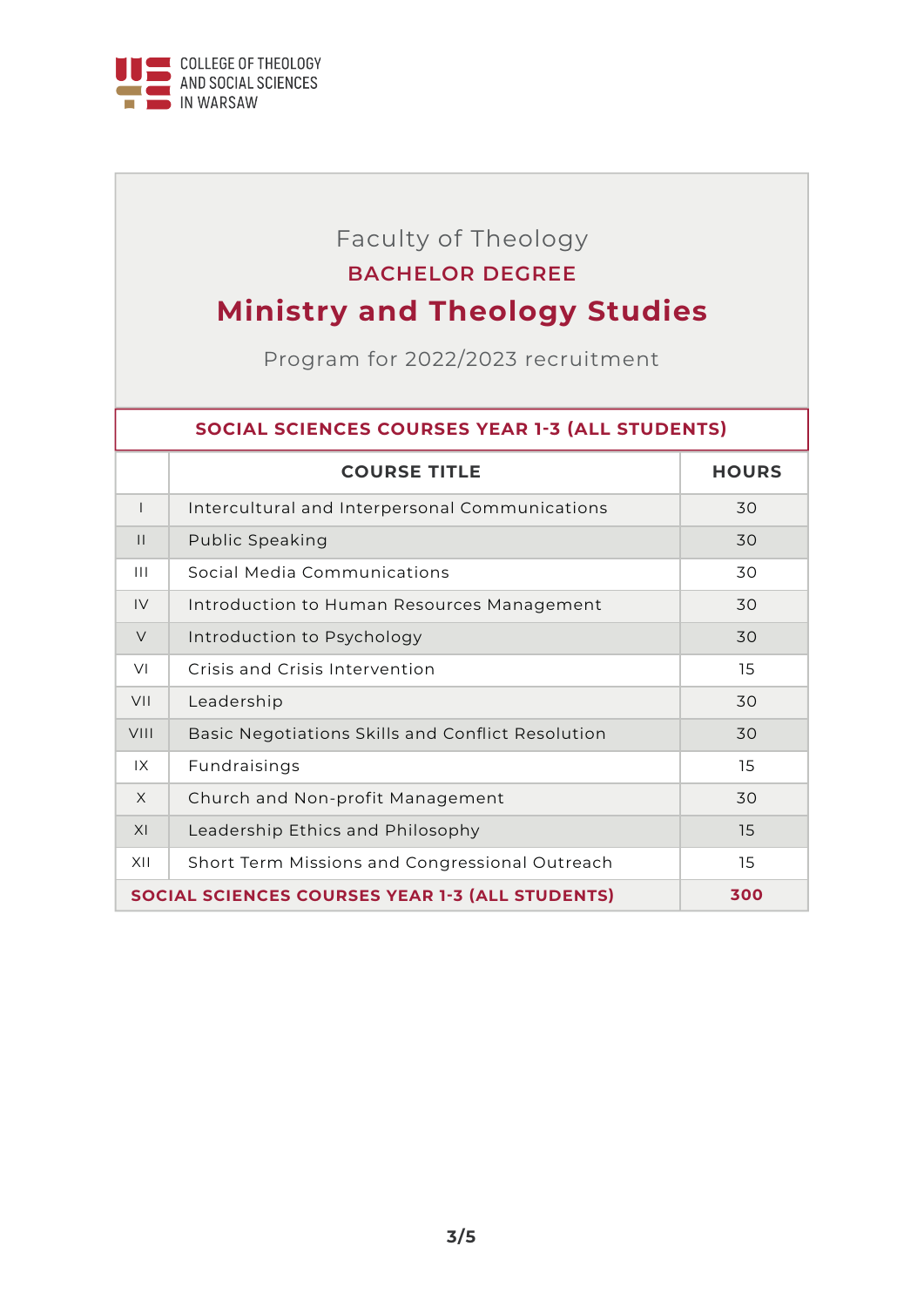

## Faculty of Theology **BACHELOR DEGREE**

# **Ministry and Theology Studies**

Program for 2022/2023 recruitment

| <b>MINOR: COACHING AND MENTORING</b>       |                                                                           |              |
|--------------------------------------------|---------------------------------------------------------------------------|--------------|
|                                            | <b>COURSE TITLE</b>                                                       | <b>HOURS</b> |
| $\mathbf{I}$                               | Fundamentals of Professional Coaching                                     | 30           |
| $\mathbf{H}$                               | Practical: Coaching 1 - Planning a Session or a Process                   | 30           |
| $\mathbf{III}$                             | Practical: Coaching 2 - Believes, Values and Life's<br>Mission            | 45           |
| IV                                         | Practical: Coaching 3 - Christian Coaching                                | 15           |
| $\vee$                                     | Practical: Coaching 4 - Crisis and Oncological Coaching                   | 15           |
| VI                                         | Practical: Coaching 5 - Coaching Church Leaders                           | 15           |
| VII                                        | Practical: Coaching 6 - Self Coaching and<br>Self-Awareness               | 5            |
| VIII                                       | Coaching as an Alternative Method of Psychological<br>Support             | 10           |
| 1X                                         | Practical: Coaching Application: Study - Buddy<br><b>Coaching Process</b> | 45           |
| $\times$                                   | <b>Mentoring Fundamentals</b>                                             | 30           |
| XI                                         | <b>Goal Setting</b>                                                       | 15           |
| XII                                        | Practical Mentoring 1 - Mentoring Process Experience                      | 30           |
| XIII                                       | Practical Mentoring 2 - Reverse Mentoring Experience                      | 15           |
| <b>SPECIALTY I: COACHING AND MENTORING</b> |                                                                           | 300          |